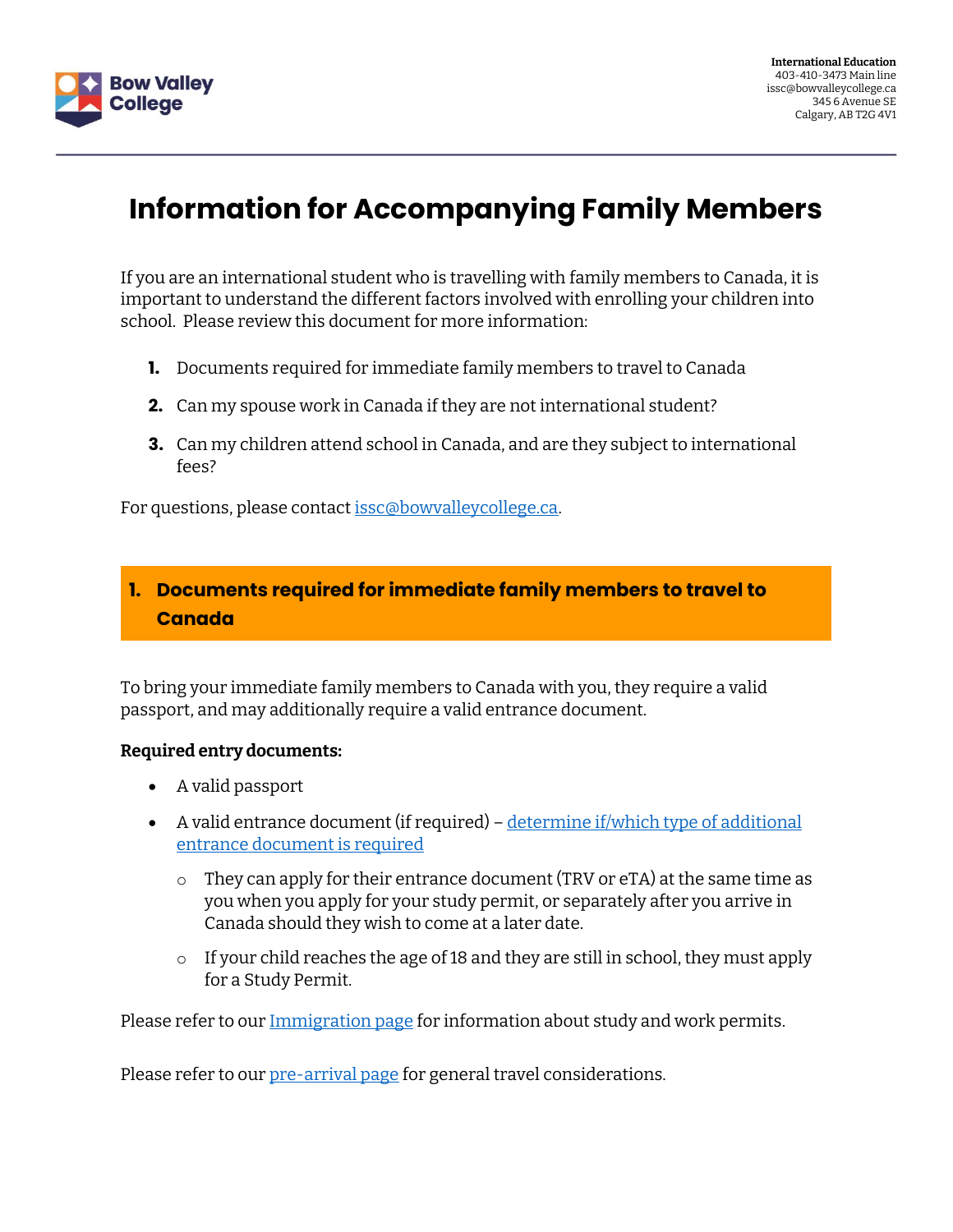

# **2. Can my spouse work in Canada if they are not an international student?**

Your spouse is eligible to work in Canada if they apply for and obtain an Open Work Permit.

#### **Applying for Open Work Permit:**

- Indicate that they are the spouse of a full-time student in Canada and provide proof if asked.
	- o Example of proof would be a copy of your Enrolment Verification Letter and Study Permit.
- They can apply for the work permit from inside or outside of Canada.
- Their work permit may only be valid for the same duration as your study permit.

Please refer to the IRCC page for more information: Help your spouse or common-law [partner work in Canada -](https://www.canada.ca/en/immigration-refugees-citizenship/services/study-canada/work/help-your-spouse-common-law-partner-work-canada.html) Canada.ca

## **3. Can my children attend school in Canada, and are they subject to international fees?**

#### *Is there a cost to enroll my children into school?*

You will be charged **general** school fees if you (the parent) have a valid study permit and if you are registered in:

- A full-time provincially recognized diploma program or full-time degree program of study that is a minimum of 2 years in duration; or
- A full-time graduate or post-doctoral program of study that is a minimum of one year in duration.

\*If you do not meet the above requirements, **you may also be required to pay international tuition for your child**, even if your child is enrolled in a public school. Please confirm your options with the specific school board you are interested in registering with.